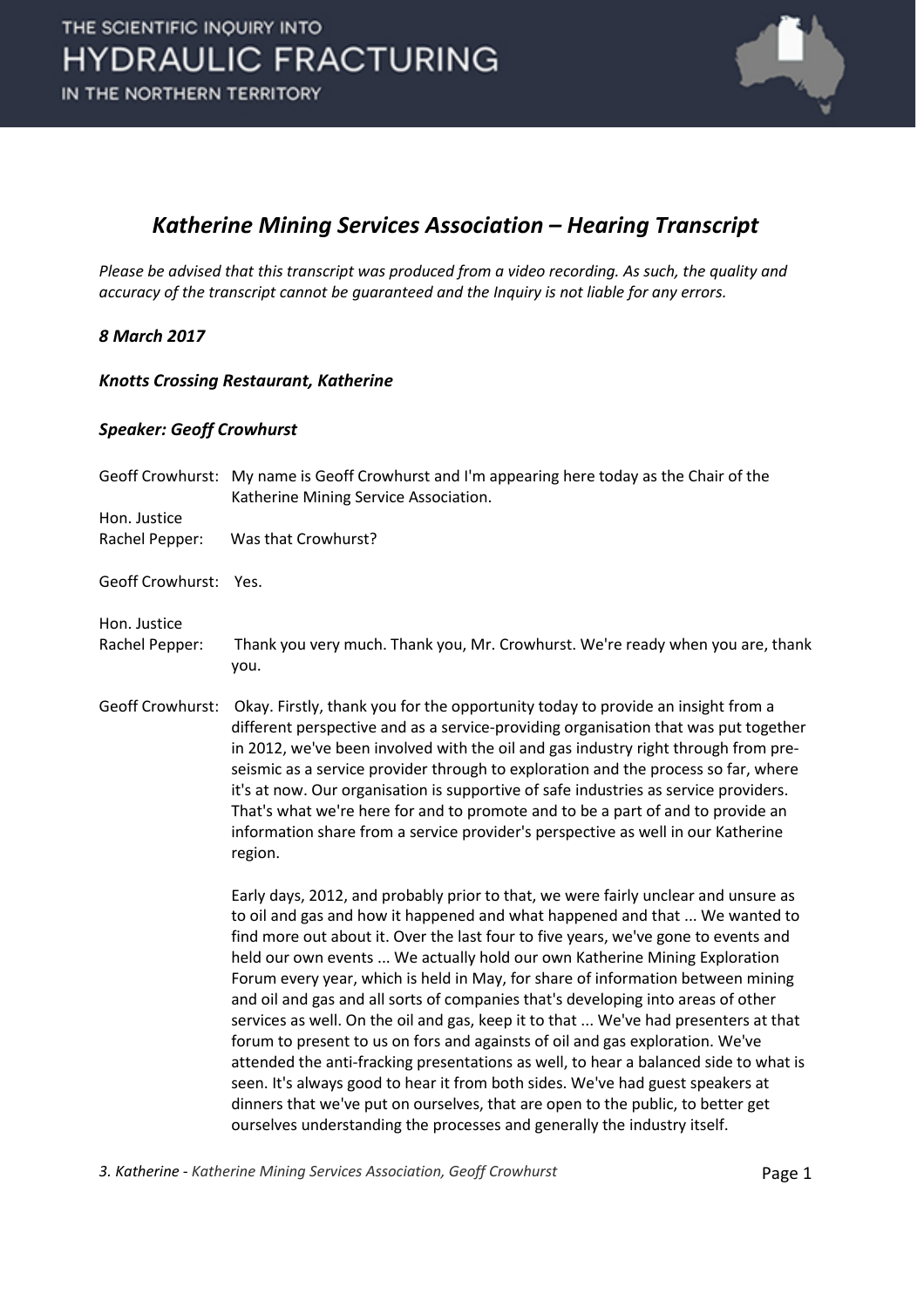IN THE NORTHERN TERRITORY



Brought us to a point of understanding of the science and risk controls and benefits and opportunities that lie in this industry. As service providers of many industries, including defence, pastoral, construction, [inaudible 00:03:12] mining ... Never seen a better and more rigorous policies and procedures when I and others have gone out onto the sites so far over the last few years. My background is from farming industry, born and bred on stations and then moved through all sorts of industries, including the mining and oil and gas. 52-year-old, yeah, I've seen a lot of stuff and been very impressed to go to a site and see how the control measures and the policies and procedures are actually administered and those driven down into our businesses here in Katherine to help develop us as well take us for the ride.

The experience today is right through from the clearing of the seismic lines and the revegetation of those seismic lines, the exploration ... How well they've been managed and engaged with the local service providers, which have ... In flowing down to helping our education, apprenticeships, tertiary education, and most businesses in the region. To have opportunity to be part of it if they choose to be so.

Now having an understanding of the engineering explained has reduced the risk significantly and I think that was the big turning point for me as a person not understanding the processes to inform yourself at forums and events that the engineering is shown how this is actually carried out. I think that probably hasn't been done very well for the general public. More share of information and having people understand what this is and how it happens ... Because probably a lot of people don't realise ... We get very hung up on this horizontal fracking. Horizontal drilling more so, sorry, than fracking, but horizontal drilling is performed on a daily basis for all sorts of other service provisions. We have fibre optic line running right up through the territory that's drilled with directional drilling under rivers, under roads.

We've just watched directional drilling done under our highway here in Katherine to put water and sewage services to a growth area of our town for more housing availability. This is the same process that's done in a lot of cases with the same chemicals and the same requirements. Obviously at not as deep a level in the ground, but it's a very common process to see if you're driving around and you see these machines alongside the road and wonder why they're drilling on a funny angle, that's exactly what they're doing. They can pop those things out in about a 4-inch circle of where they want to be. That's how controlled they are. It's exactly the same for the oil and gas. It's used, yeah, for fibre optics and piping and all sorts of infrastructure.

I think we need to understand the benefit of the horizontal drilling in that it reduces the surface area that we have to disturb because we can drill and head out from one position in quite large directions, so the impact to the surface area is minimised. We end up with a drill-pad site every four kilometres, which is very similar to what we have in the ... and want this to be put forward as a comparison and eventually I'll come to the coexistence of the cattle industry and the gas industry. There's a foraging of the cattle industry presently to have a similar sort of footprint every four kilometres for watering points for cattle to look after our stock and husbandry of our cattle. This, we know, improves mortality rates, of carving rates, all sorts of things. A bore has to be put in at certain point and then that water has a poly pipe ripped in the ground and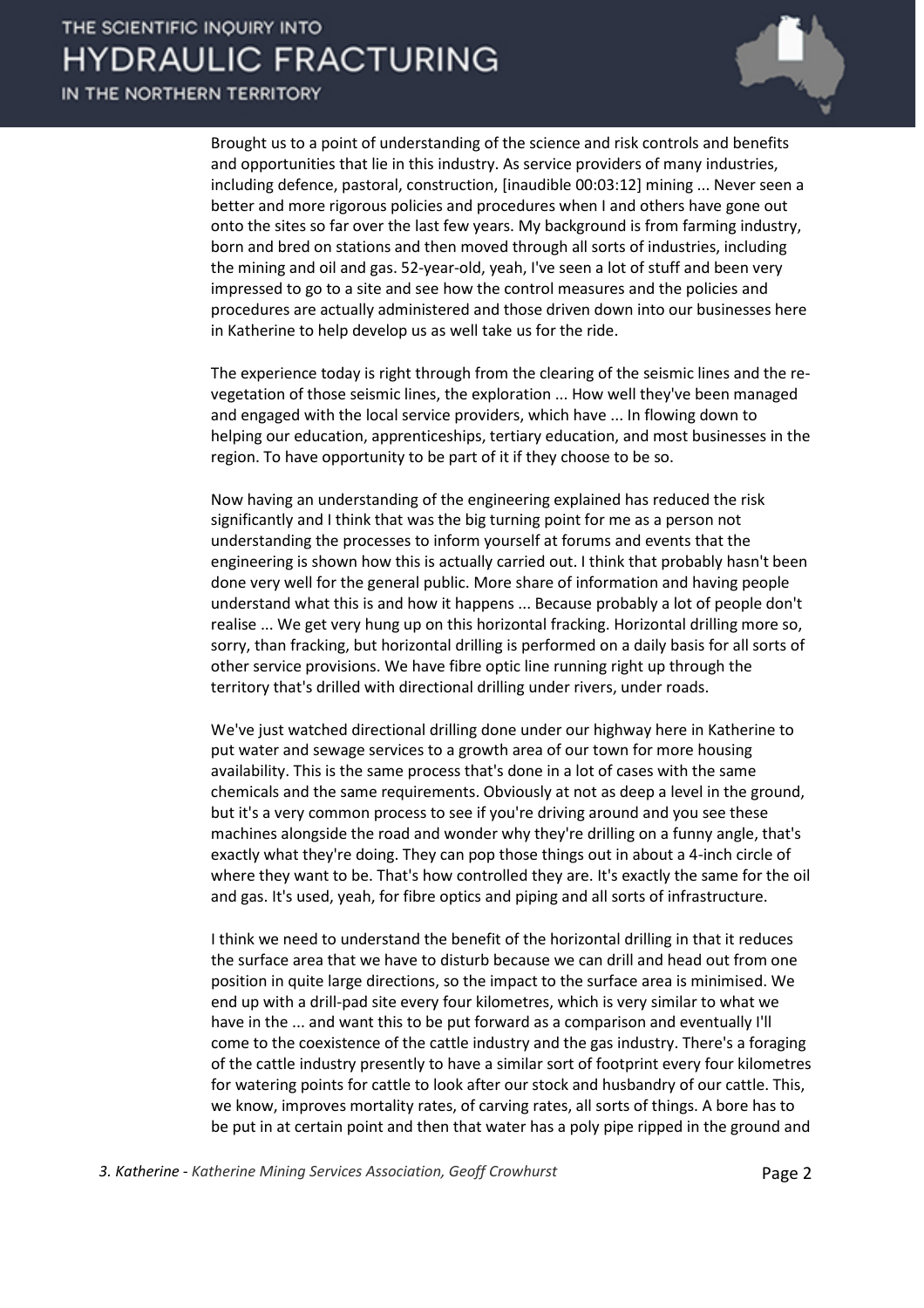### IN THE NORTHERN TERRITORY



a trough and a tank and that sort of process put in place to utilise our country better and have our cattle looked after better, so I think that's a great thing.

What I'm trying to do here is just give a similar comparison of what you're going to see on top of the ground from two industries that I think are actually going to have a fairly similar outcome over time. I'm talking about the surface ... what it looks like at the end ... or not the end but through the process. This pattern of four-kilometer watering points is spreading across the territory. There's been stations that have done a lot of work on it. It's very successful. The one difference in that is that we're very accepting of the cattle industry and what they're doing out there and not really ... We're not having an inquiry into something that looks similar in the end. And yet, our gas industry has a raft of people here today and a gallery and yes, it's gas. It does have some other risks that probably have control measures to those, but it just amazes me if someone that ... for me ... and their organisation that can sit and watch two different industries that happen in the same area and one gets very scrutinised and one has a certain amount of scrutiny as well. When a bore is put down for water, has to be logged and mapped and everything as well, which is a good thing to do. We need to know that we can get data from those bores as well.

As service providers, and I'm talking KMSA, we do service the cattle industry and it is part of our businesses and we want to stay with that industry. I got brought up on cattle stations. I have a feeling for them as well.

Water usage. We're talking volumes of water ... for fracking a well ... of eight Olympic swimming pools and so forth. And a portion of that, depending on the well, will be reused. Once again, the cattle industry would use a lot more water and no reuse, so .. I don't want this to be about attacking the cattle industry, because I'm very supportive of the cattle industry just the same as I'm supportive of the gas industry. I'm just trying to ... The ultimate outcome for Katherine, I think, is that both can work together.

The chemicals that we speak about are used as documented quite well in a lot of our normal life. Certainly, any chemical that we put anywhere should be controlled, but a lot of these chemicals we use on a daily basis in our own life with no control measures whatsoever. We pour them down the sink; do whatever we like with them. The focus of alarm and attention to one and not the other is, for me, and for our group, been quite surprising. I've been in the territory for 30-odd years and the territory requires industry to support our growth and our youth. We're feeling that presently in our businesses. I usually run five to six apprentices and I'm down to one. I don't see any future to put any on this year with the way things are, which is pretty disappointing for a business to be reducing in that area. We need our apprentices to be grown here ... Not only apprentices, all training in Katherine and growth our youth and give our youth opportunity. Whether that be in the food industry, the cattle industry, mining, oil and gas ... Opportunity is respective, self-regulation is a dangerous game and it shouldn't be allowed.

Dr. David Jones: Just on that question of rehabilitation of land disturbance. You said you were involved with that. What kind of-

3. Katherine - *Katherine Mining Services Association, Geoff Crowhurst* **Page 3**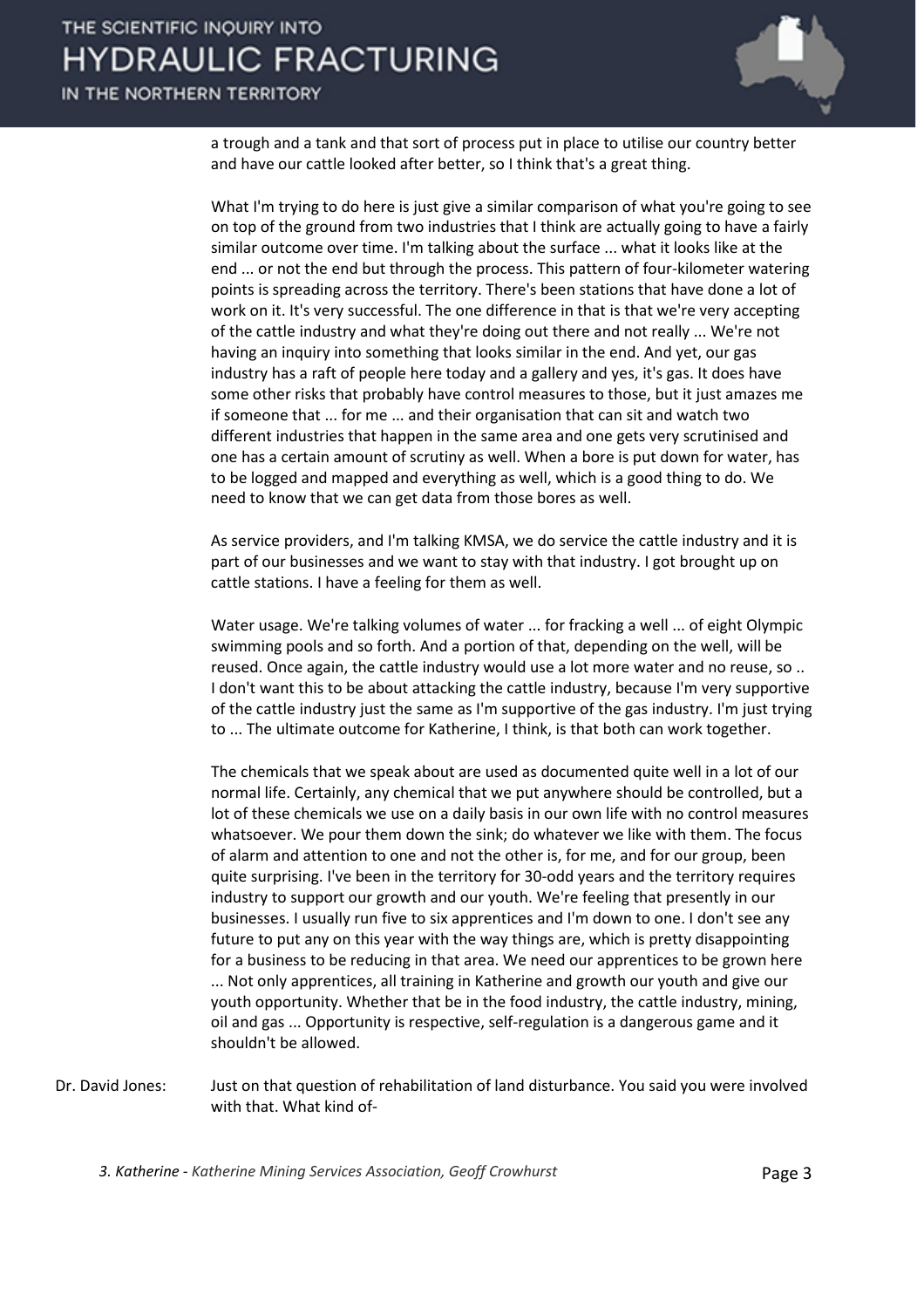### IN THE NORTHERN TERRITORY



| Geoff Crowhurst: | As a service provider. We help put in safety cages and stuff like that on the clearing<br>equipment so that the operators were in a safe area. Yeah, we weren't involved in the<br>actual clearing as such. There's a lot of local companies in Katherine and the Katherine<br>region that do land clearing and some of those got involved. I think it was a bit<br>disappointing that there weren't more local contractors involved in that part of it,<br>because they actually had a better understanding of the vegetation that they would<br>have been working with. The outside contractors that came in did struggle with the<br>vegetation, but our local contractors actually know it. There's some pretty different<br>vegetations out there. |
|------------------|---------------------------------------------------------------------------------------------------------------------------------------------------------------------------------------------------------------------------------------------------------------------------------------------------------------------------------------------------------------------------------------------------------------------------------------------------------------------------------------------------------------------------------------------------------------------------------------------------------------------------------------------------------------------------------------------------------------------------------------------------------|
|                  |                                                                                                                                                                                                                                                                                                                                                                                                                                                                                                                                                                                                                                                                                                                                                         |

Dr. David Jones: Thanks.

| Hon. Justice<br>Rachel Pepper: | Yes. Dr. Beck, then Ms. Coram                                                                                                                                         |
|--------------------------------|-----------------------------------------------------------------------------------------------------------------------------------------------------------------------|
| Dr. Vaughan Beck:              | Just following up on this land clearing issue. Are any of your members involved in the<br>land-clearing exercise or is that outside of your membership?               |
| <b>Geoff Crowhurst:</b>        | Yeah, it's outside of our membership but-                                                                                                                             |
| Dr. Vaughan Beck:              | Right.                                                                                                                                                                |
| Geoff Crowhurst:               | Our membership would support those companies in looking after their equipment for<br>them, as diesel fitting or welding or machining  all sorts of things like that.  |
| Dr. Vaughan Beck:              | Right. Okay.                                                                                                                                                          |
| <b>Geoff Crowhurst:</b>        | That's where, in our organisation  In a lot of cases, we're not direct called fights.<br>We're a supportive organisation.                                             |
| Dr. Vaughan Beck:              | Yes.                                                                                                                                                                  |
| <b>Geoff Crowhurst:</b>        | And we support right through from tourism to essential services to all different types<br>of industry. There's no limit. These companies apply across all industries. |
| Dr. Vaughan Beck:              | Right.                                                                                                                                                                |
| <b>Geoff Crowhurst:</b>        | We need all those industries to spread our risk.                                                                                                                      |
| Dr. Vaughan Beck:              | And in your business  You'll have to go on site, obviously, in some cases-                                                                                            |
| <b>Geoff Crowhurst:</b>        | Yes.                                                                                                                                                                  |
| Dr. Vaughan Beck:              | What's the policy procedure in respect to notifying the land owner of your intention<br>to go on site. Is there any requirements at all or do you-                    |

*3. Katherine - Katherine Mining Services Association, Geoff Crowhurst* Page 4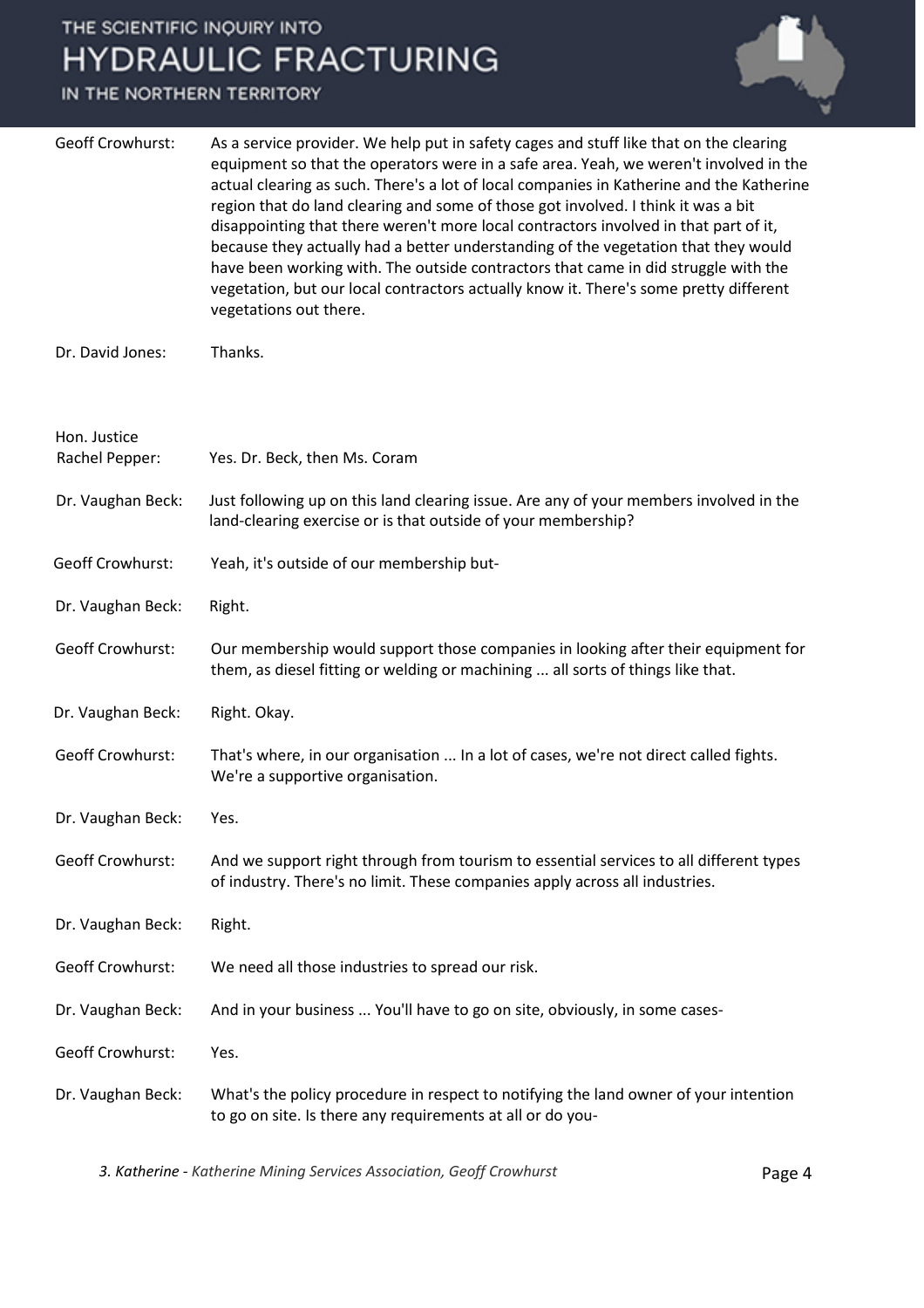IN THE NORTHERN TERRITORY



3. Katherine - *Katherine Mining Services Association, Geoff Crowhurst* **Page 5** Dr. Alan Andersen: Can you give us an indication of the extent of land clearing associated-